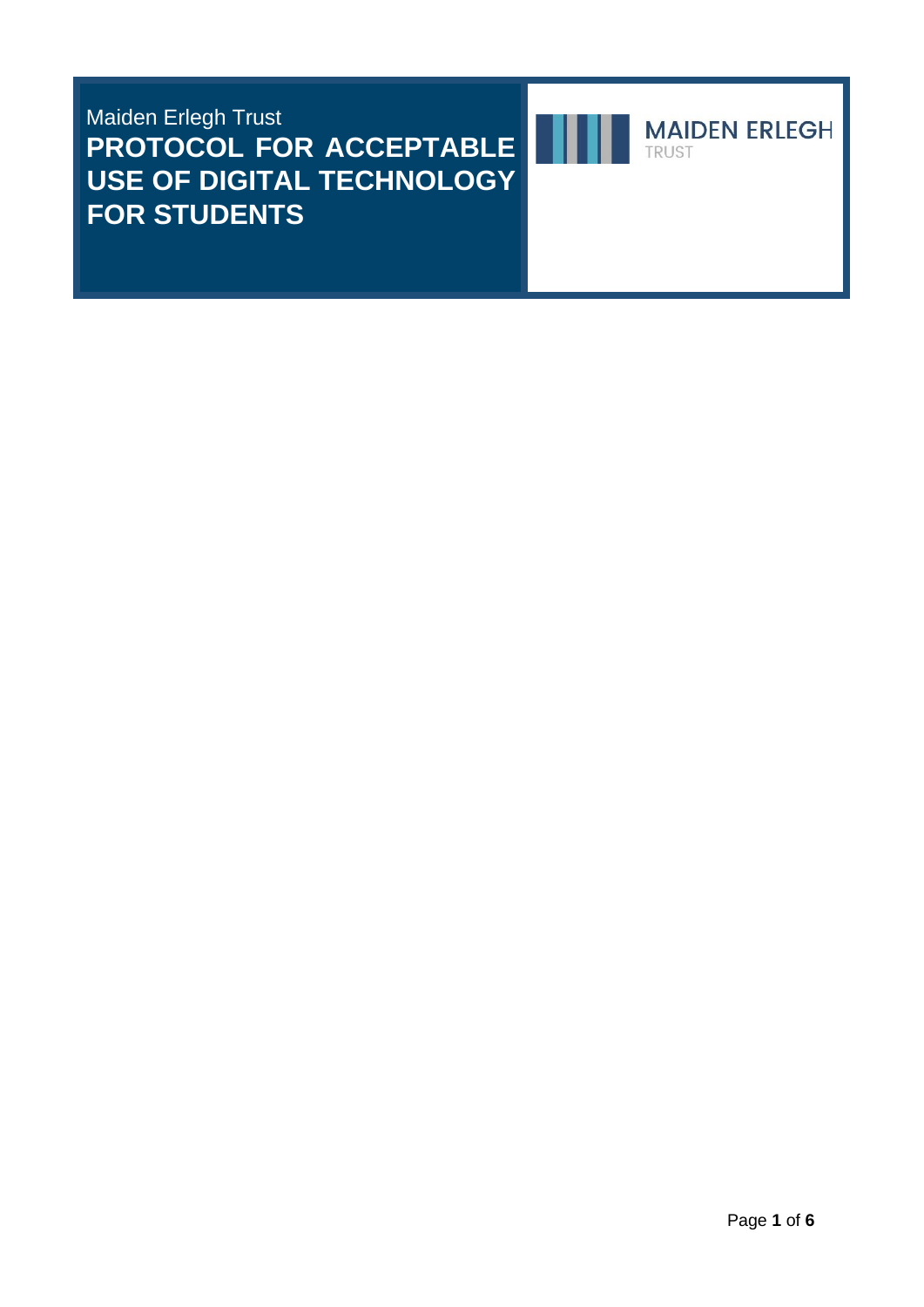## **Contents**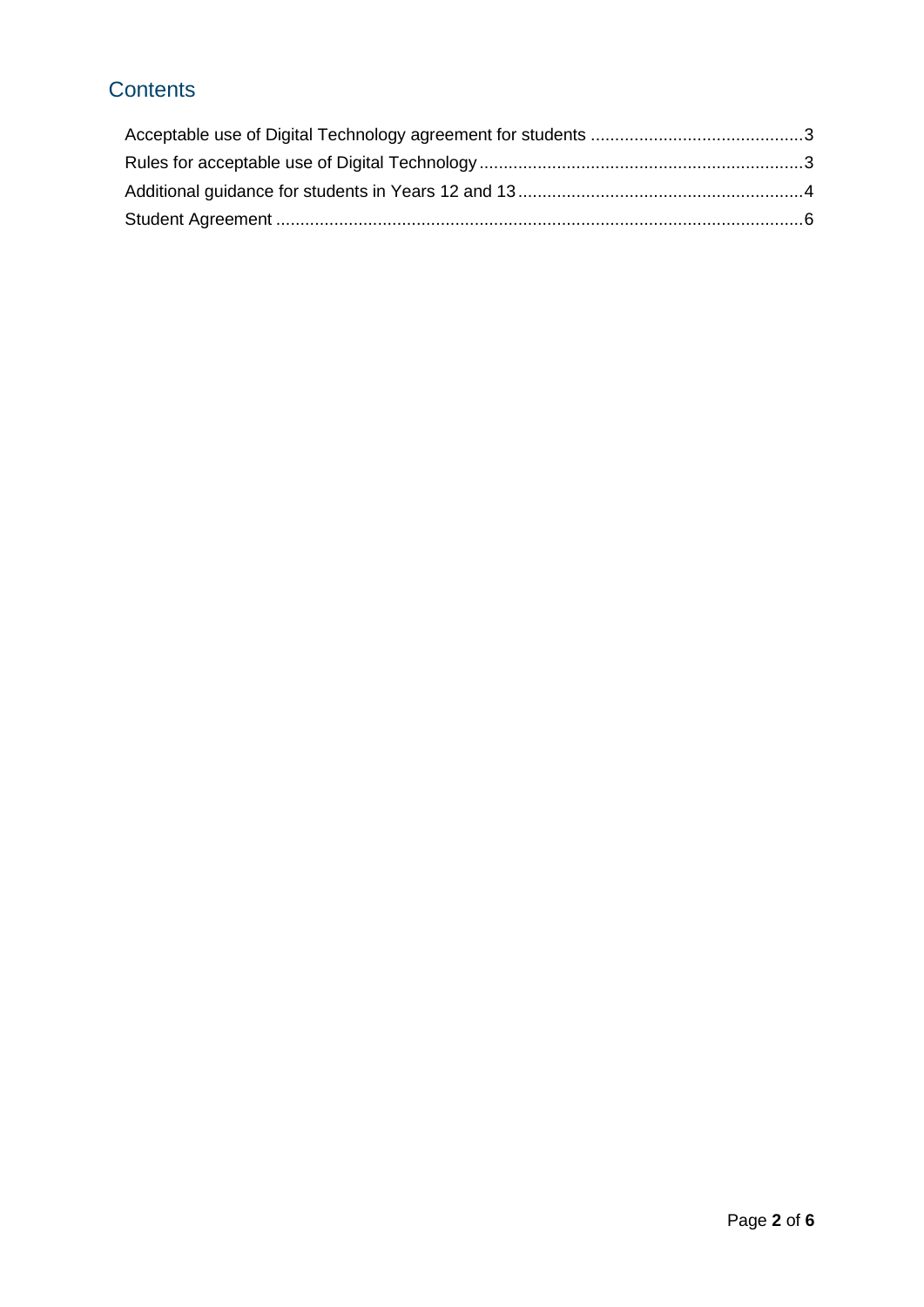### <span id="page-2-0"></span>Acceptable use of Digital Technology agreement for students

The use of digital technology and the internet are constantly opening new opportunities for students. They are acquiring new skills and are using technology to an increasing level of sophistication, and this is having a very positive impact on their learning across all subjects. To use digital technology effectively requires students to have an awareness and understanding of the benefits but also of the risks and how to take responsibility for protecting themselves and the equipment they are using.

As part of our Trust's School curriculum, the Trust uses Google Apps for Education. This service is powered by Google with over 8 million other students and teachers around the world using it. The service gives our students and staff access to a set of tools which will support the high levels of collaboration that are required in today's classroom to prepare students with communication and collaboration skills for life. Apps for Education also enhances the delivery of not only our Computing curriculum, but lessons cross curricular. In order to keep you informed and also to comply with data protection legislation and Google's Terms of Service we are required to get parental permission.

We also use a number of other Online Services to support the education of our students. All the suppliers of these services have been checked for their GDPR/DPA 2018 compliance in line with current legislation.

On the next page of this document are our expectations of students when using digital technology in the Trust's schools. We should be grateful if you and your child would read them through and then sign in the spaces provided to show your agreement.

Ultimately the Trust cannot be held responsible for the nature and content of materials accessed through the internet and mobile technologies, however, it is understood that the Trust will take every reasonable precaution to keep students safe and to prevent them from accessing inappropriate materials whilst in our care. These steps include an educationally filtered service, restricted access e-mail, the teaching of e-safety skills to students and highquality teaching practices.

You need to be aware that the Trust can check any files held on any digital device, applications used and the internet sites the students visit, and that if the Trust has concerns about their esafety or e-behaviour that the Trust will discuss this with parents. High level monitoring of all ICT use takes place, and any misuse is reported.

It is expected that you will support the Trust by promoting safe use of the internet and digital technology at home and will inform the Trust if you have any concerns over your child's esafety

Such expectations on the acceptable use of Digital Devices are now standard procedure in most schools, but if you are concerned about any aspect of this, please contact the Trust's Strategic and Classroom ICT Advisor.

### <span id="page-2-1"></span>Rules for acceptable use of Digital Technology

Students are responsible for:

- The care of any Trust equipment they use in the Trust's schools (including printers, copiers, cameras, smart devices etc).
- Not causing any damage to data stored on the network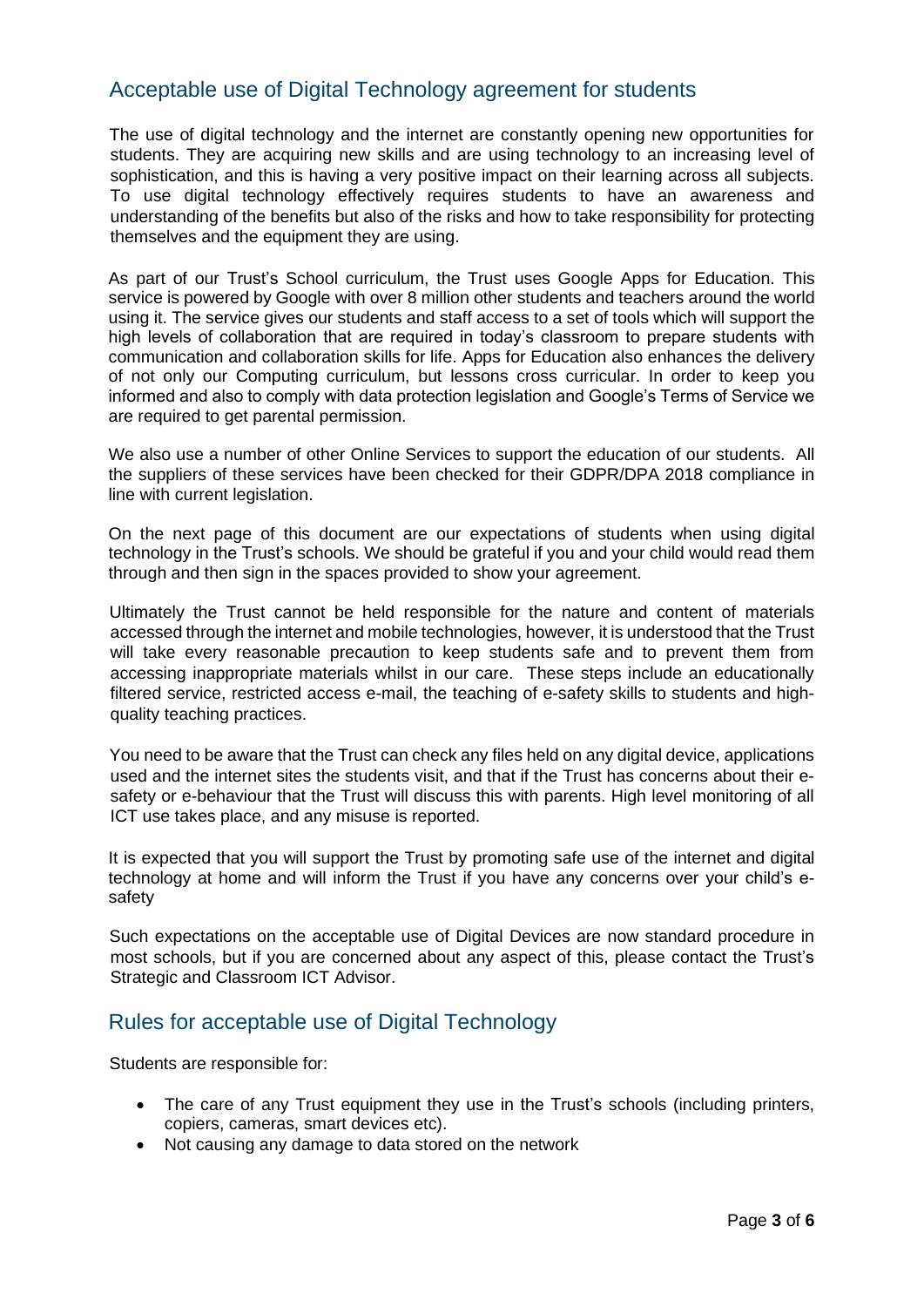- The safety of any personal mobile phone or personal device brought into the Trust's schools. The Trust will not take responsibility for personal devices that have been lost, stolen, or damaged.
- Their use of the network, the internet and email and must never seek out or create materials or content which someone else may find offensive, threatening, or which be construed as any form of bullying/harassment or grooming/radicalisation.
- Not bringing into the Trust's schools or create material in any form which could be considered to be offensive to anyone else or be construed as any form of bullying or harassment. This includes paper or electronic copies or social networking sites/profiles/content.

Students should:

- Read and abide by the Trust's E-safety and Acceptable Use Protocol.
- Not use the Trust's schools' printers/copiers for personal material. We reserve the right to charge parents for personal printing in the Trust's schools and/or where it has caused disruption to the work of the Trust's schools, students will be sanctioned.
- Never log on to the Trust's network using someone else's ID or password or attempt to access or alter another student's work in any way.
- Use "strong" passwords (a mix of upper, lower, and numerical characters) and change them regularly.
- Keep their logon ID's or password's private and change their password if they believe them to be known to another person.
- Always log off when leaving a computer.
- Never download or install program files onto a Trust schools' computer or the network without the express permission by a member of IT Support.
- Only access internet material or software which is age- and task-appropriate.
- Acknowledge sources of information used in work and respect copyright.
- Report any inappropriate or unsuitable sites immediately to a member of staff.
- Only use Trust email accounts for Trust-approved activities and never during lesson time, unless directed by a member of staff.
- Only email people they know or those approved by a member of staff.
- Only use personal headphones in the Trust's schools as directed by a member of staff, and this must never cause a disturbance to anyone else or be in defiance of a member of staff.
- Never take and/or publish images (still or moving) of staff or students without their permission.
- Not access social networking/media or personal publishing sites during the Trust's school day or during a Trust-organised activity without the express permission of the lead member of staff.
- Never use social networking/media or personal publishing sites to bully, harass, impersonate, or bring into disrepute any member of the Trust community or the Trust itself.
- Never take photographs, videos or audio recordings of other students or staff without permission

### <span id="page-3-0"></span>Additional guidance for students in Years 12 and 13

Users of Personal Devices must agree to all terms and conditions in this policy as well as the additional ones listed below to be allowed access to those Maiden Erlegh Trust services:

When used on the Trust's school sites, the device must only be used for Trust tasks. Irrespective of security precautions mentioned here, you are expected to use your device in an ethical manner and in accordance with Maiden Erlegh Trust IT Acceptable Use Protocol.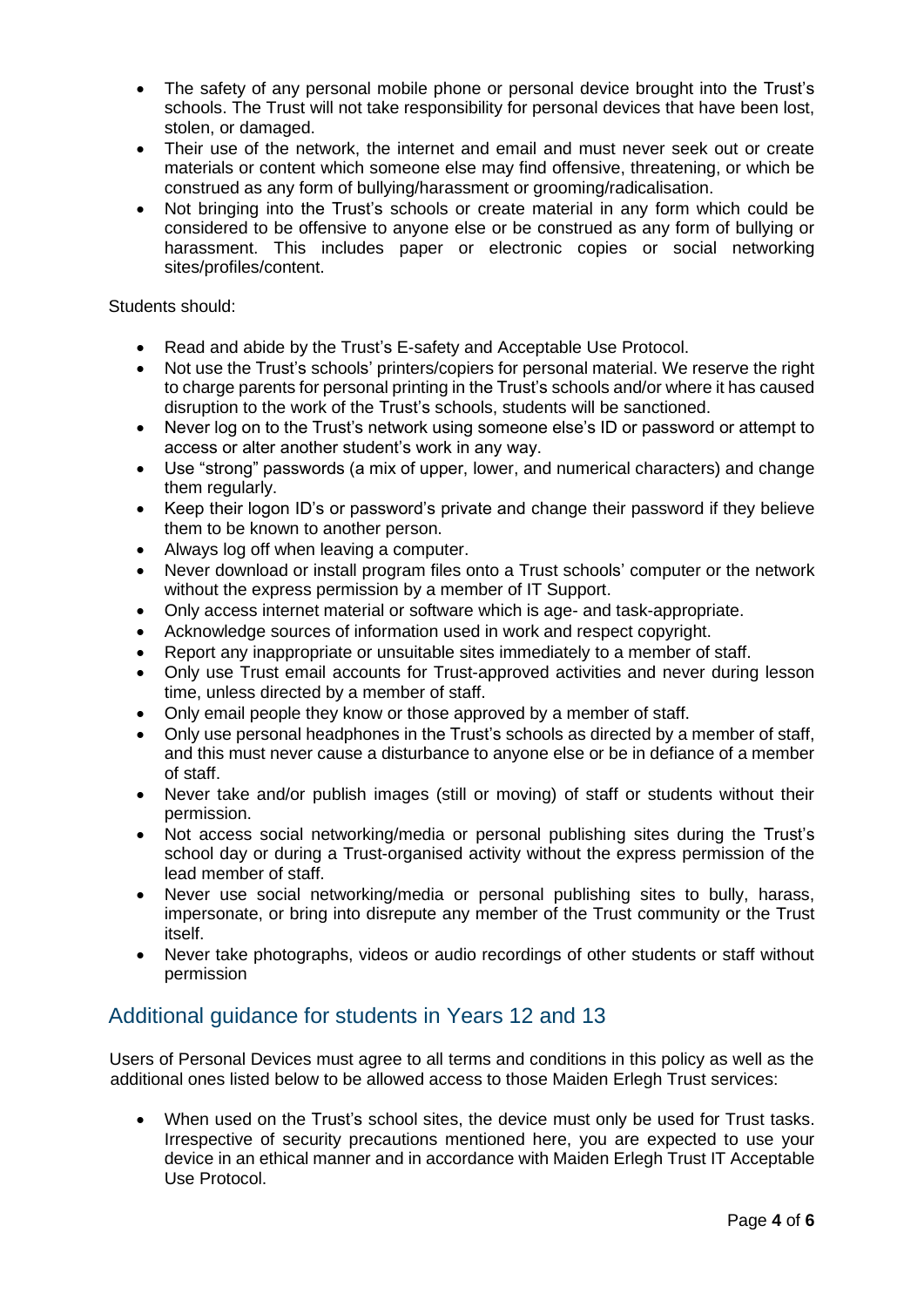- Using your device in ways not designed or intended by the manufacturer is not allowed. This includes, but is not limited to, 'jailbreaking' or 'rooting' your device.
- Some personal devices can be connected to the Maiden Erlegh Trust infrastructure or services, but the user is personally liable for their device and carrier service costs.
- We do not guarantee to be able to add all devices to our student wireless network and we advise students to refer to IT Support to review the device prior to purchase.
- Users of personal devices are not permitted to connect to Maiden Erlegh Trust infrastructure without permission from the Strategic and Classroom ICT Advisor and such access will be logged.
- We reserve the right to disable or disconnect some or all services without prior notification.
- We will provide access to the student wireless network only.
- We do not guarantee to be able to retrieve data lost if stored on a personal device and not backed up on the network.
- We reserve the right to inspect the device and monitor its use on the network if the Trust feels inappropriate material is stored on it, or if it has been used in breach of the AUP in any way.
- Students wishing to use the BYOD facility must get pre-approval before doing so from the Strategic and Classroom ICT Advisor who will record and pass names of all students using this facility to the Deputy Headteacher responsible for Computing.
- Students must have signed the school AUP.
- The Strategic and Classroom ICT advisor will help them set up the device in the first instance and provide key running information. He will do this at his convenience, the business of the school taking priority.
- IT Support will in no way support the maintenance of personal devices or any issues caused by using the device on the network.
- We reserve the right to withdraw this privilege at any time where it is in the school's interests.

Computer use is monitored electronically at both a high and low level and staff may request access to any files which a student may have, both on the network or on a personal portable device.

Any student who does not keep to these rules will be dealt with according to the Trust Rewards, Sanctions and Attendance Policy.